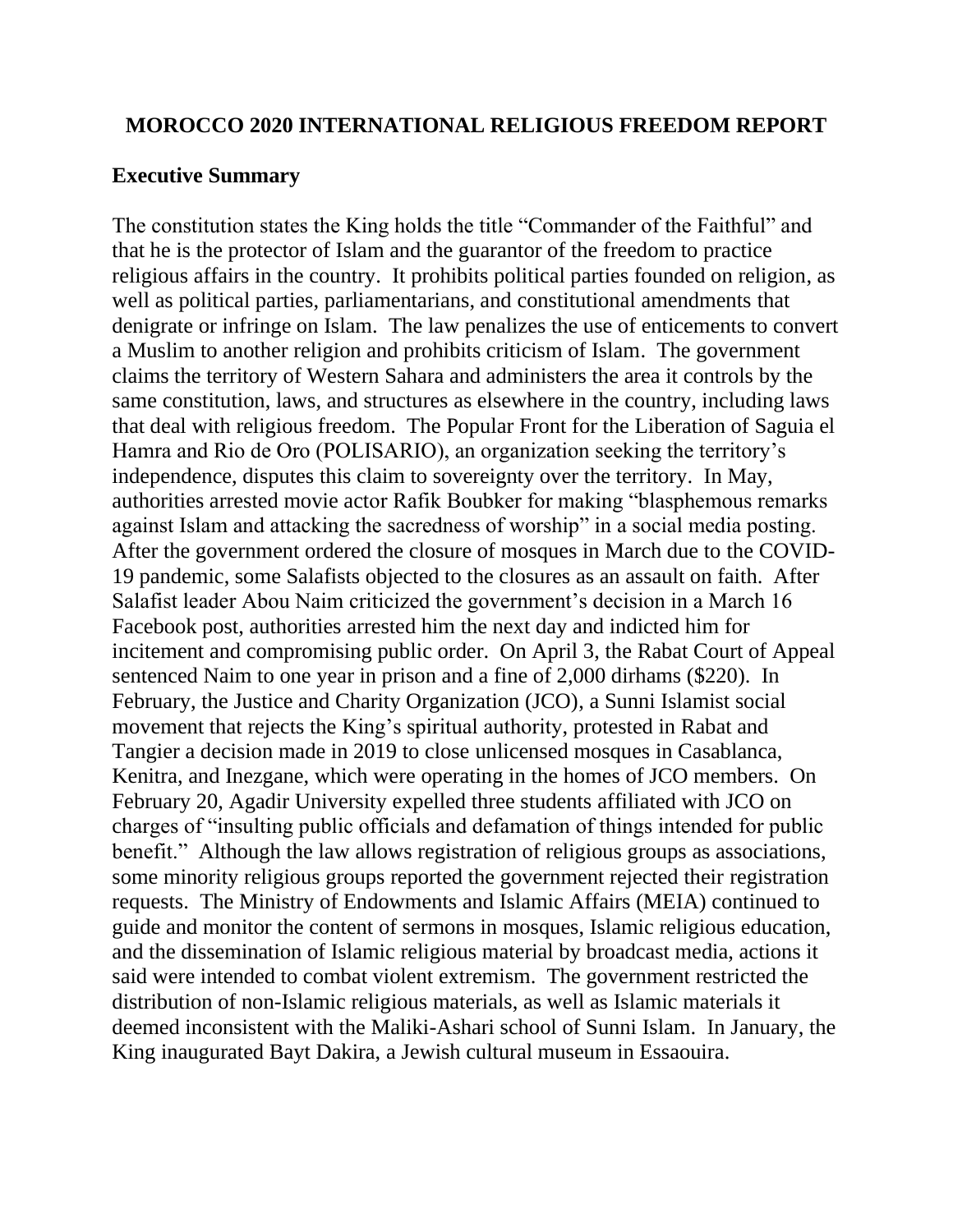On April 1, police in Casablanca arrested a man for hate speech for social media posts accusing a Jewish citizen and a foreign national of being directly responsible for the infection of a large number of persons with COVID-19. Representatives of minority religious groups said fear of societal harassment, including ostracism by converts' families, social ridicule, employment discrimination, and potential violence against them by "extremists," were the main reasons leading them to practice their faiths discreetly. Foreign clergy discouraged some Christian citizens from attending services for fear of societal harassment. A member of the local Christian community stated that Christian services were held in secret house churches to avoid such harassment. According to the Moroccan Association of Human Rights (AMDH) annual report for 2018-19, there was continued societal harassment of Shia and Shiism in the press and in Friday sermons. Christian and Jewish representatives stated that they had seen a positive change in regard to societal tolerance, which they attributed to the 2019 visit of Pope Francis and statements at that time by the King. Representatives of Christian minority groups in the Western Sahara said fear of societal harassment, including ostracism by converts' families and social ridicule, was the main reason leading them to practice their faith discreetly.

The Charge d'Affaires and other U.S. embassy and consulate general officials met with government officials, including from the Ministry of Interior and the MEIA, to promote religious freedom and tolerance, including the rights of minority communities. In regular meetings and discussions with members of religious minority and majority communities throughout the country, embassy and consulate general representatives highlighted the importance of protection of religious minorities and interfaith dialogue.

### **Section I. Religious Demography**

The U.S. government estimates the total population at 35.6 million (midyear 2020 estimate). More than 99 percent of the population is Sunni Muslim, and less than 0.1 percent of the population is Shia Muslim. Groups together constituting less than 1 percent of the population include Christians, Jews, and Baha'is.

According to Jewish community leaders, there are an estimated 3,000 to 3,500 Jews, approximately 2,500 of whom reside in Casablanca. Some Christian community leaders estimate there are between 2,000 and 6,000 Christian citizens distributed throughout the country; however, the Moroccan Association of Human Rights estimates there are 25,000 Christian citizens.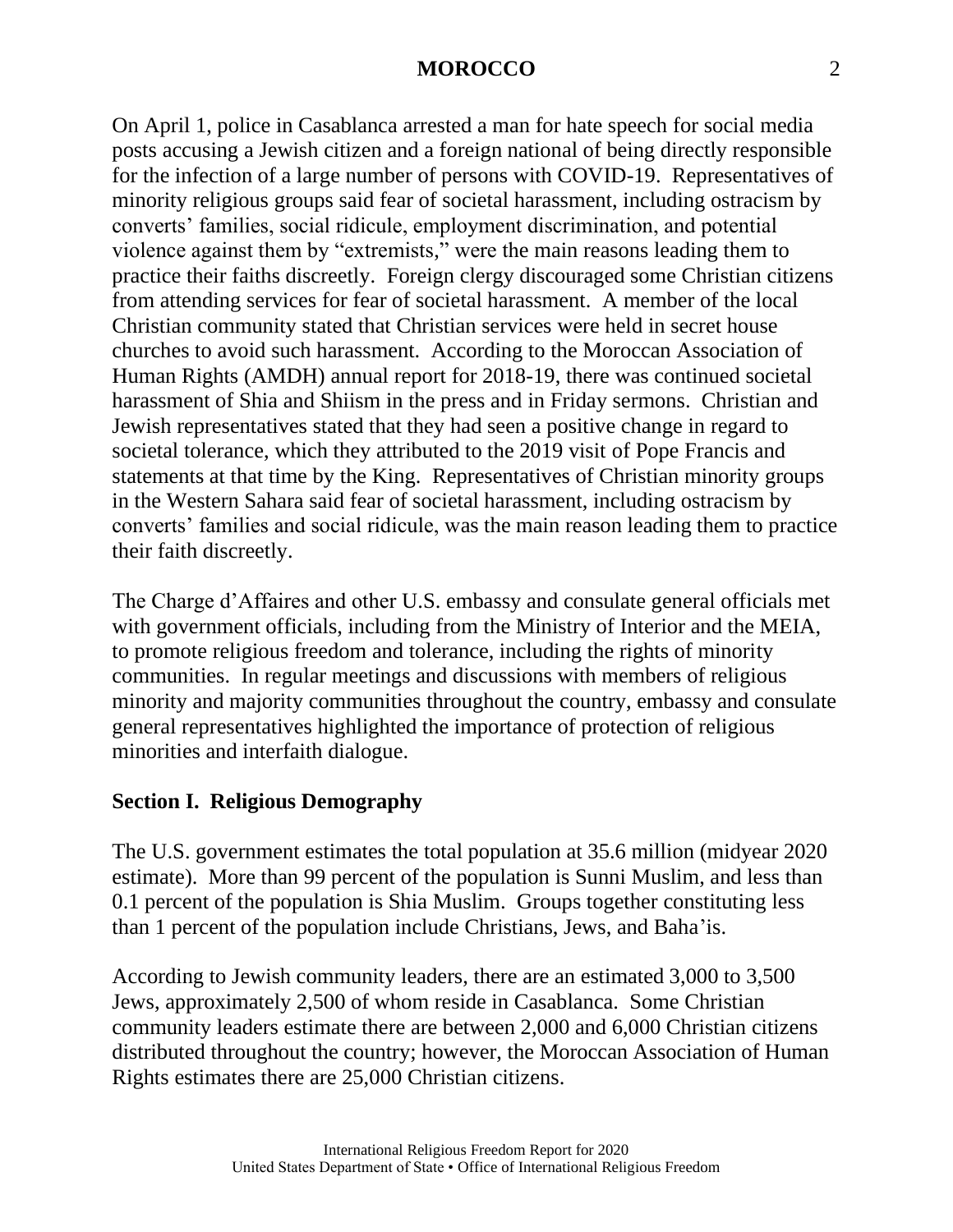Foreign-resident Christian leaders estimate the foreign-resident Christian population numbers at least 30,000 Roman Catholics and 10,000 Protestants, many of whom are recent migrants from sub-Saharan Africa or lifelong residents of the country whose families have resided and worked in the country for generations but do not hold citizenship. There are small foreign-resident Anglican communities in Casablanca and Tangier. There are an estimated 3,000 foreign residents who identify as Russian and Greek Orthodox, including a small foreign-resident Russian Orthodox community in Rabat and a small foreign-resident Greek Orthodox community in Casablanca. Most foreign-resident Christians live in the Casablanca, Tangier, and Rabat urban areas, but small numbers of foreign Christians are present throughout the country, including many who are migrants from sub-Saharan Africa.

Shia Muslim leaders estimate there are several thousand Shia citizens, with the largest proportion in the north. In addition, there are an estimated 1,000 to 2,000 foreign-resident Shia from Lebanon, Syria, Tunisia, and Iraq. Leaders of the Ahmadi Muslim community estimate their numbers at 750. Leaders of the Baha'i community estimate there are 350 to 400 members throughout the country.

### **Section II. Status of Government Respect for Religious Freedom**

### **Legal Framework**

According to the constitution, the country is a Muslim state and Islam is the religion of the state. The constitution guarantees freedom of thought, expression, and assembly, and says the state guarantees every individual the freedom to practice his or her religious affairs. The constitution states the King holds the title "Commander of the Faithful" and that he is the protector of Islam and the guarantor of the freedom to practice religious affairs in the country. The constitution prohibits the enactment of laws or constitutional amendments infringing upon its provisions relating to Islam and also recognizes the Jewish community as an integral component of society. According to the constitution, political parties may not be founded on religion and may not denigrate or infringe on Islam. A political party may not legally challenge Islam as the state religion. Religions other than Islam and Judaism are not recognized by the constitution or laws.

The government claims the territory of Western Sahara and administers the area it controls by the same constitution, laws, and structures as elsewhere in the country, including laws that deal with religious freedom. The Popular Front for the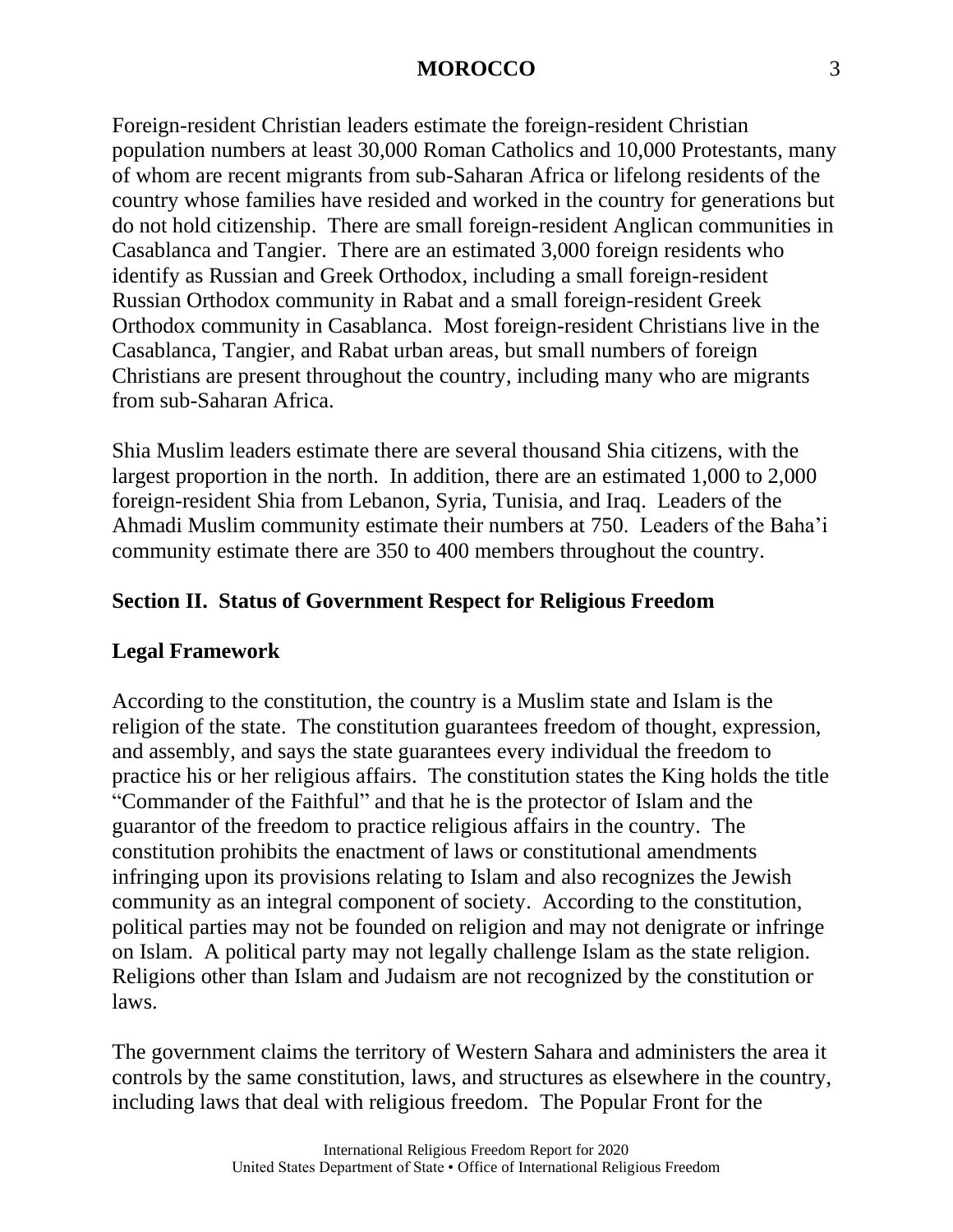Liberation of Saguia el Hamra and Rio de Oro (POLISARIO), an organization seeking the territory's independence, disputes this claim to sovereignty over the territory.

The constitution and the law governing media prohibit any individual, including members of parliament normally immune from arrest, from criticizing Islam on public platforms, such as print or online media or in public speeches. Such expressions are punishable by imprisonment of up to two years and a fine of up to 200,000 dirhams (\$22,400).

The law penalizes anyone who "employs enticements to undermine the faith" or converts a Muslim to another faith by exploiting their weakness or need for assistance or through the use of educational, health, or other institutions. It provides punishments of six months to three years' imprisonment and a fine of 200 to 500 dirhams (\$22 to \$56) for violations. The same penalties apply to anyone who intentionally interferes with religious rites or celebrations where this causes disturbances or affects the dignity of such religious acts. The law also provides the right to a court trial for anyone accused of such an offense. Voluntary conversion is not a crime under the law. The law permits the government to expel summarily any noncitizen resident it determines to be "a threat to public order," and the government has used this clause to expel foreigners suspected of proselytizing.

By law, impeding or preventing one or more persons from worshipping or from attending worship services of any religion is punishable by six months to three years imprisonment and a fine of 200 to 500 dirhams (\$22 to \$56). The penal code states any person known to be Muslim who breaks the fast in public during the month of Ramadan without an exception granted by religious authorities is liable to punishment of six months in prison and a fine of 200 to 500 dirhams (\$22 to \$56). Owners have discretion to keep their restaurants open during Ramadan.

The High Authority for Audiovisual Communications established by the constitution requires all eight public television stations to dedicate 5 percent of their airtime to Islamic religious content and to broadcast the Islamic call to prayer five times daily.

Sunni Muslims and Jews are the only religious groups recognized in the constitution as native to the country. A separate set of laws and special courts govern personal status matters for Jews, including functions such as marriage, inheritance, and other personal status matters. Rabbinical authorities, who are also court officials, administer Jewish family courts. Muslim judges trained in the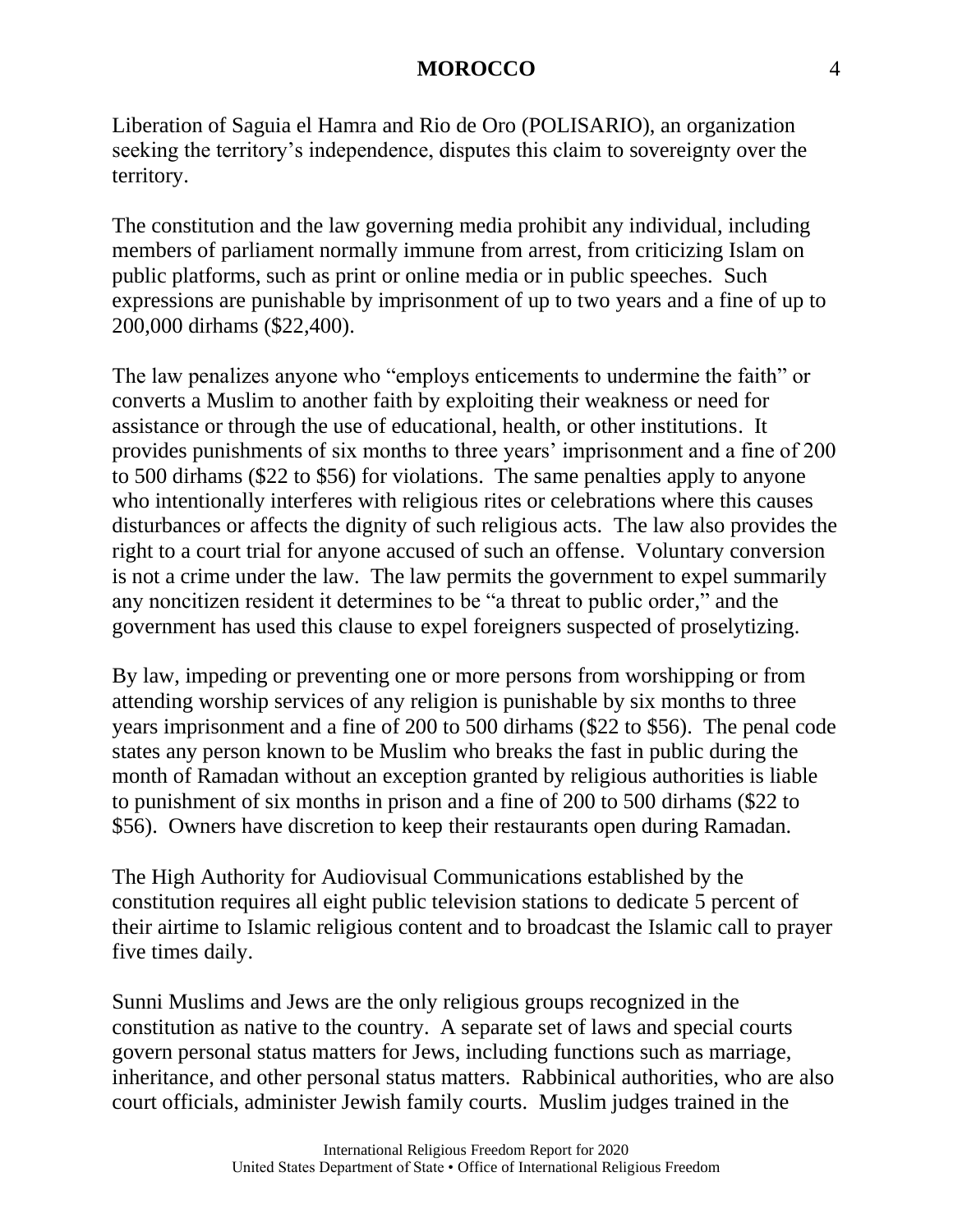country's Maliki-Ashari Sunni interpretation of sharia administer the courts for personal status matters for all other religious groups. According to the law, a Muslim man may marry a Christian or Jewish woman; a Muslim woman may not marry a man of another religion unless he converts to Islam. Non-Muslims must formally convert to Islam and be permanent residents before they can become guardians of abandoned or orphaned children. Guardianship entails the caretaking of a child, which may last until the child reaches 18, but it does not allow changing the child's name or inheritance rights, and it requires maintaining the child's birth religion, according to orphanage directors.

Legal provisions outlined in the general tax code provide tax benefits, land and building grants, subsidies, and customs exemptions for imports necessary for the religious activities of recognized religious groups (Sunni Muslims and Jews) and religious groups registered as associations (some "foreign" Christian churches). The law does not require religious groups to register to worship privately, but a nonrecognized religious group must register as an association to conduct business on behalf of the group (e.g., open and hold bank accounts, rent property, acquire land and building grants, and have access to customs exemptions for imports necessary for the religious activities) or to hold public gatherings. Associations must register with local Ministry of Interior officials in the jurisdiction of the association's headquarters. An individual representative of a religious group that is neither recognized nor registered as an association may be held liable for any of the group's public gatherings, transactions, bank accounts, property rentals, or petitions to the government. The registration application must contain the name and purpose of the association; the name, nationality, age, profession, and residential address of each founder; and the address of the association's headquarters. The constitution guarantees civil society associations and nongovernmental organizations (NGOs) the right to organize themselves and conduct their activities freely within the scope of the constitution. The law on associations prohibits organizations that pursue activities the government regards as "illegal, contrary to good morals, or aimed at undermining the Islamic religion, the integrity of the national territory, or the monarchical regime, or which call for discrimination."

Many foreign-resident Christian churches (churches run by and attended by foreign residents only) are registered as associations. The Roman Catholic, Russian Orthodox, Greek Orthodox, Protestant, and Anglican Churches maintain different forms of official status. The Russian Orthodox and Anglican Churches are registered as branches of international associations through the embassies of Russia and the United Kingdom, respectively. Protestant churches and the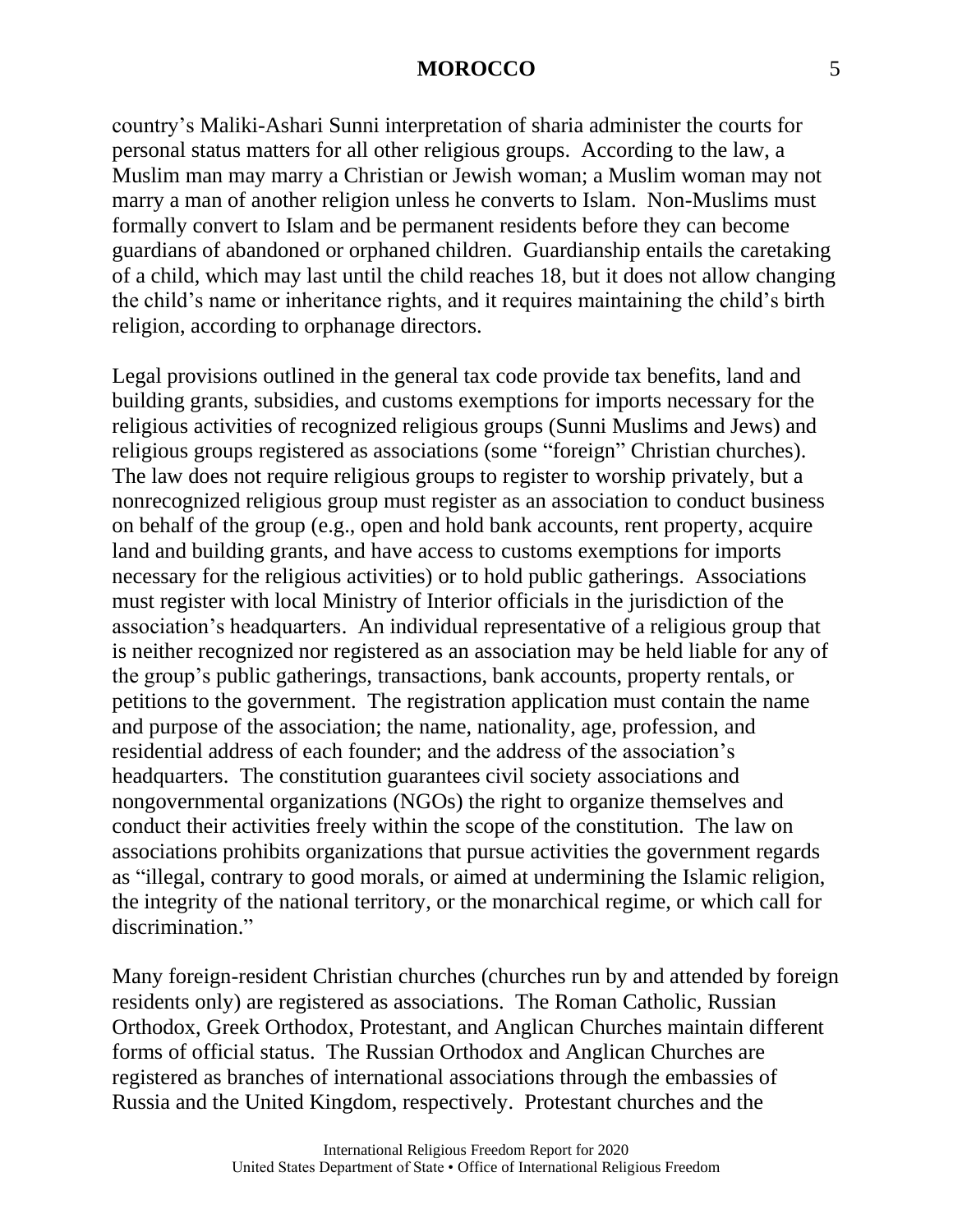Catholic Church, whose existence as foreign-resident churches predates the country's independence in 1956, as well as the Russian and Greek Orthodox Churches, maintain a special status recognized by the government, which allows them to preserve houses of worship and assign foreign clergy.

By law, all publicly funded educational institutions must teach Sunni Islam in accordance with the teachings and traditions of the Maliki-Ashari school of Islamic jurisprudence. Foreign-run and privately funded schools have the choice of including or omitting religious instruction within the school's curriculum. Private Jewish schools may teach Judaism.

According to the constitution, only the High Council of Ulema, a group headed and appointed by the King with representatives from all regions of the country, is authorized to issue fatwas, which become legally binding only through the King's endorsement in a royal decree and subsequent confirmation by parliament. Such fatwas are considered binding only on Maliki-Ashari Sunni Muslims. If the King or parliament declines to ratify a decision of the council, the decision remains nonbinding and unenforced.

The country is a party to the International Covenant on Civil and Political Rights.

### **Government Practices**

In May, authorities arrested movie actor Rafik Boubker for making "blasphemous remarks against Islam and attacking the sacredness of worship." According to the Agence France Presse news agency, in a video posted to social media, Boubker appeared to insult imams, to call for making religious ablutions with "whiskey and vodka," and to praise the benefits of alcohol for "connecting with God." Boubker, who was released on bail pending a court hearing, faced a possible sentence of between six months and two years in prison and a fine of 20,000 to 200,000 dirhams (\$2,200 to \$22,400). On July 14, the Ain Sebaa Court of First Instance in Casablanca postponed his trial. At year's end, the date of the trial remained unknown.

On March 16, the King ordered the High Council of Ulema to issue a fatwa mandating the immediate closure of mosques to prevent the spread of COVID-19. According to the government, the mosques were opened four months later under strict compliance with COVID-19 measures.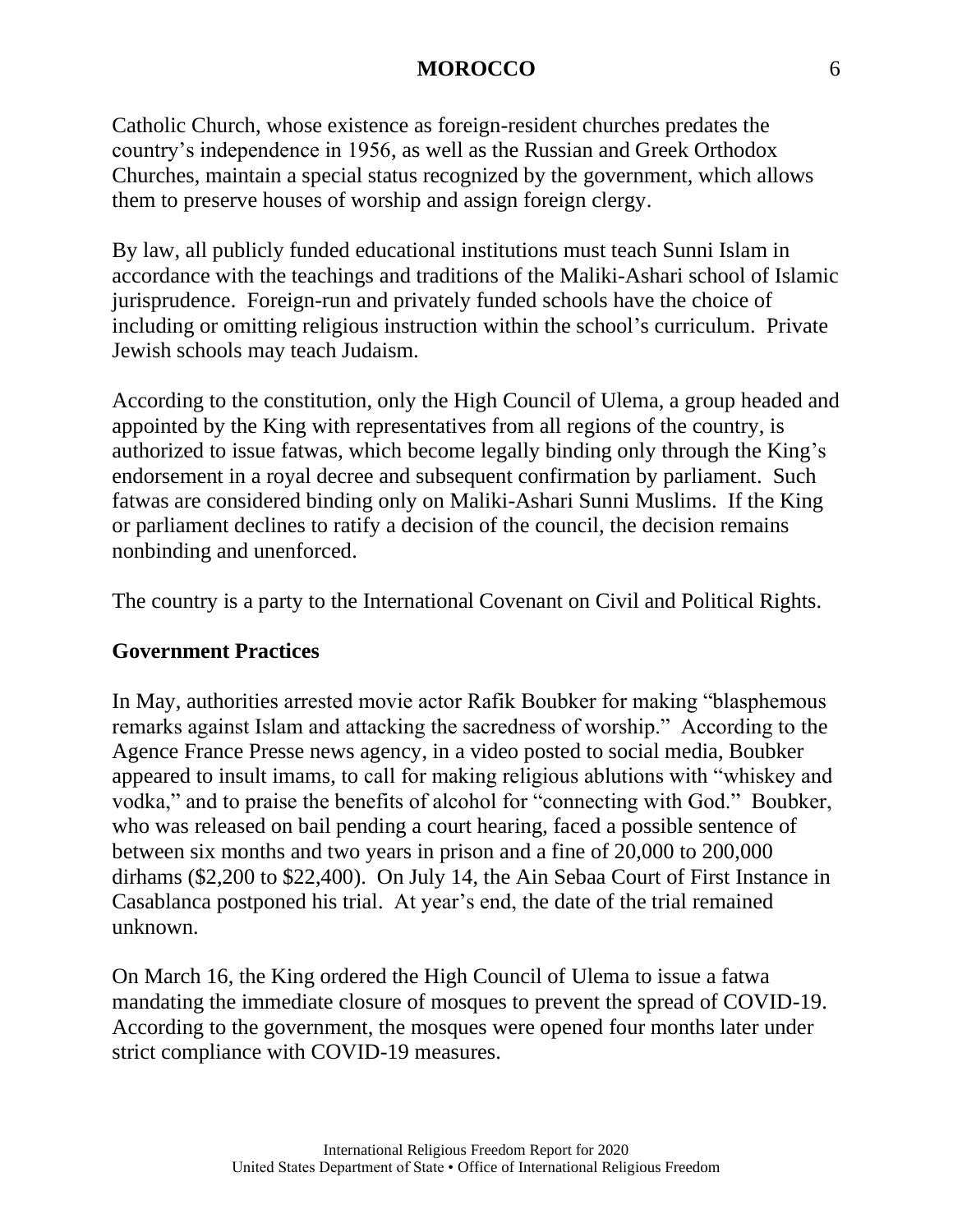Some Salafists who oppose the government objected to the closures as an assault on faith. One Salafist leader, Abou Naim, called on the government to close "casinos, bars, and debauchery…instead of talking about mosques." He also said, "The country that closes its mosques renounces its religion. Do not despise the mosque, otherwise God will punish you." Police arrested Abou Naim on March 17, the day after he posted a video on Facebook containing his criticism. After the government indicted him for inciting hatred and violence and compromising public order, the Rabat Court of Appeal sentenced him on April 3 to one year in prison and a 2000-dirham (\$220) fine.

Authorities continued to deny Christian citizen groups freedom of worship in churches, the right to Christian or civil marriage and funeral services, and the right to establish churches (or, unlike foreign churches, to establish an association). The government denied official recognition to NGOs that it considered to be advocating against Islam as the state religion.

In February, the JCO protested in Rabat and Tangier a decision made in February 2019 to close unlicensed mosques in Casablanca, Kenitra, and Inezgane, which were operating in the homes of JCO members. According to press reports, on February 20, Agadir University expelled three students affiliated with JCO for "insulting public officials and defamation of things intended for public benefit."

The JCO remained banned but largely tolerated, although the government continued to monitor its activities. It remained the largest social movement in the country despite being unregistered. The JCO continued to release press statements, hold conferences, manage internet sites, and participate in political demonstrations. According to media, there were instances in which the government prevented the organization from meeting and restricted public distribution of JCO publications. On June 25, the JCO announced it did not consider itself a religious minority, but rather an Islamic advocacy organization deprived of basic rights.

During the year, there were no reports of authorities prohibiting nonregistered religious groups from practicing their religion in private.

Community leaders from various Christian groups said authorities continued to make telephone or house calls to demonstrate that they continued to monitor Christian activities. According to various sources, authorities said the purpose of such monitoring was to protect minority religious communities. Authorities also informed all religious communities they would be monitoring their compliance with COVID-19 restrictions, as they did with the general population.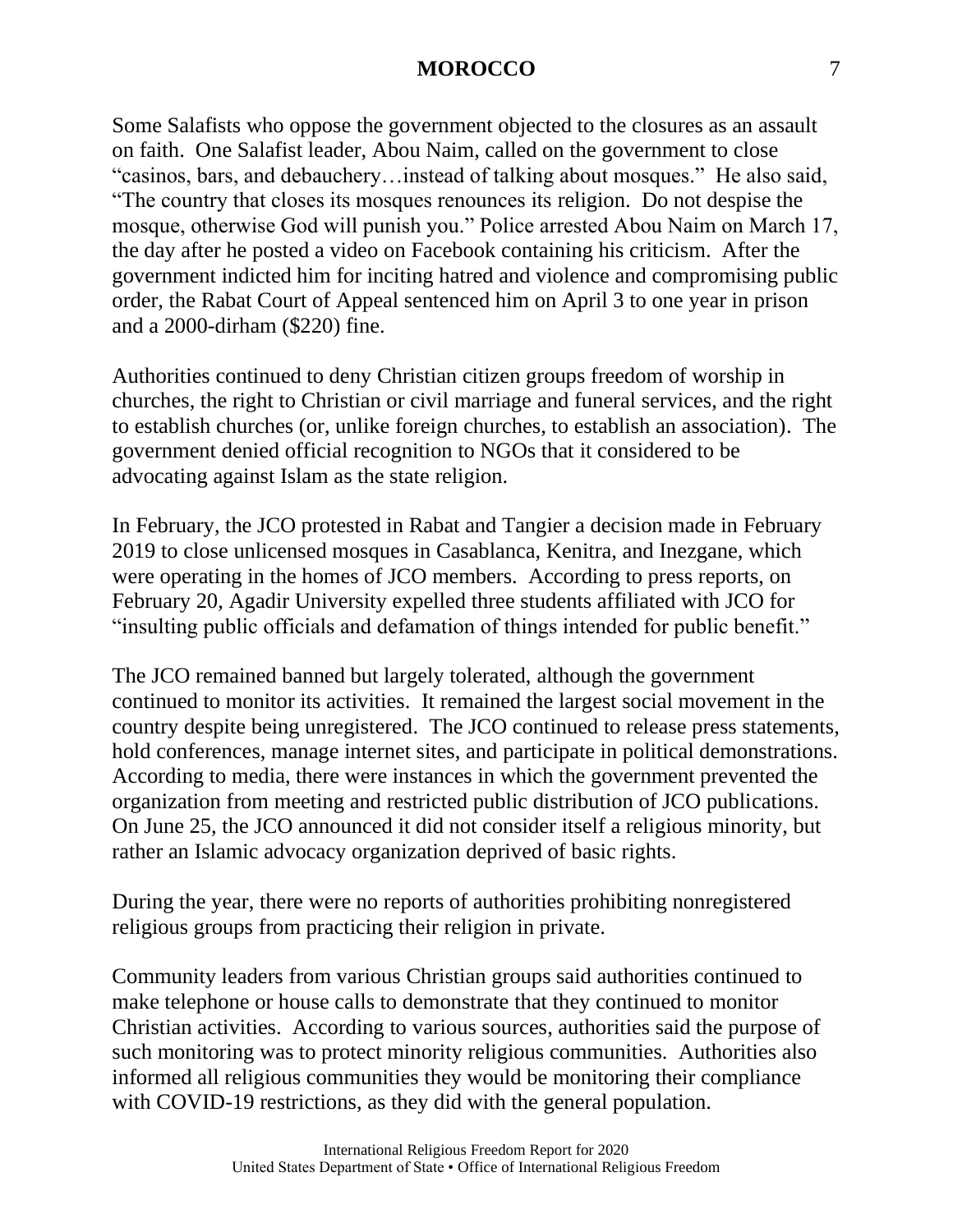A number of religious groups reported occasionally informing authorities of planned large gatherings, for which authorities sometimes provided security.

According to religious leaders and legal scholars, the government's refusal to allow Shia Muslim groups to register as associations continued to prevent these groups from gathering legally for public religious observations. There were no known Shia mosques. According to Shia community members, they were able to pray in Sunni mosques, but they risked criticism from other worshippers for their religious practices. Shia representatives reported they did not attempt to register during the year because they feared security forces would harass them, as had been the case in previous years.

AMDH applied for registration in 2019 but remained unregistered. At year's end, a foreign religious association was still waiting for its organization's registration to be renewed, limiting its ability to hold meetings and raise funds.

The U.S. NGO Open Doors stated in its annual *World Watch List* report for 2020 that the penal code, which criminalizes "shaking the faith" of a Muslim, put many Christians who talked to others about their faith at risk of criminal prosecution and arrest. The NGO also stated that while the penal code provision "only punish[ed] proselytization, converts to Christianity [could] be punished in other ways, such as loss of inheritance rights and custody of their children."

Christian leaders said there were no reports of authorities pressuring converts to renounce their faith by informing friends, relatives, and employers of the individual's conversion.

The government continued to allow the operation of registered foreign-resident Christian churches. Christian citizen leaders reported that Christian citizens generally did not attend those services out of fear of incurring governmental harassment, including the opening of a file with security authorities. Some foreign-born clergy and Christian citizen leaders stated that some citizens who were well known to be Christian encountered no harassment from government security officers when they attended the services of registered foreign-resident Christian churches. Foreign residents and visitors attended religious services at those churches without restriction.

The 2017 ban on the import, production, and sale of the burqa remained in effect. The Ministry of Interior cited security concerns as justification for the ban. The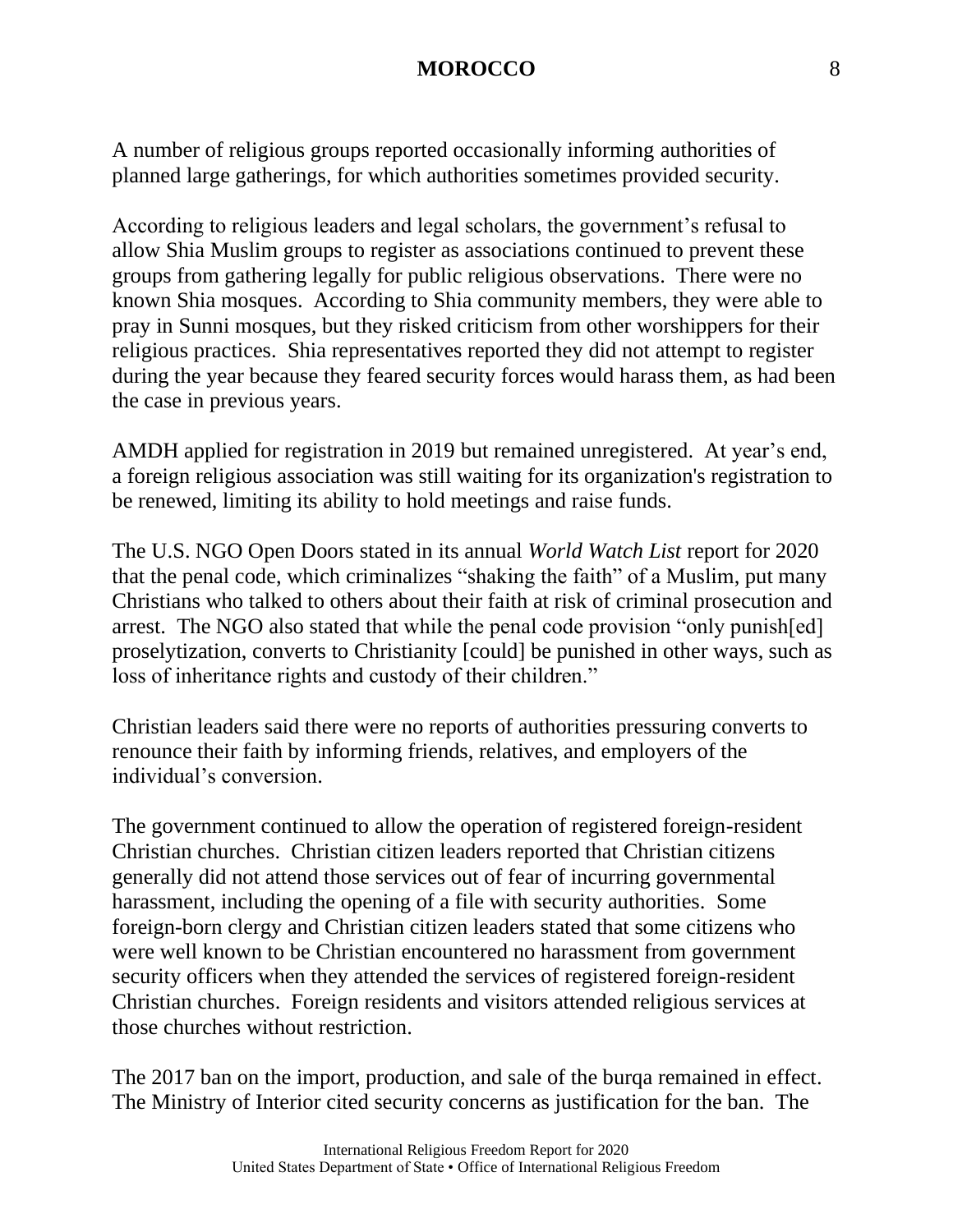ban did not prevent individuals from wearing burqas or making them at home for individual use. Authorities continued to prohibit anchors on national television and police and army personnel in uniform from wearing a hijab or burqa.

MEIA's Mohamed VI Institute remained the principal government institution responsible for shaping the country's religious life and promoting its interpretation of Sunni Islam. It employed 2,100 *morchidines* (male Muslim spiritual guides) and 901 *morchidates* (female Muslim spiritual guides) in mosques or religious institutions throughout the country. The morchidates taught religious subjects and provided counsel on a variety of matters, including women's legal rights and family planning. The institute continued to provide government-required one-year training to imams, training an average of 150 morchidines and 100 morchidates a year. It also continued to train foreign imams, predominantly from sub-Saharan Africa. The training sessions fulfilled the requirement for religious leaders to acquire a certificate issued by the High Council of Ulema to operate in the country. The High Council of Ulema also continued to host continuing training sessions and capacity-building exercises for religious leaders. On July 1, the Mohamed VI Institute announced that training would continue during the COVID-19 pandemic and released a number of future morchidine (150) and morchidate (100) openings for 2021.

The government required religious leaders who worked in the country to abide by the guidelines outlined in the MEIA-issued *Guide of the Imam, Khatib, and the Preacher.* The MEIA continued to guide and monitor the content of sermons in mosques, Islamic religious education, and the dissemination of Islamic religious material by broadcast media, actions it said were intended to combat violent extremism.

On February 15, MEIA suspended the imam of an Oujda mosque because he criticized "the deal of the century," a reference to potential normalization of ties between Arab states and Israel, during the Friday sermon. In response, an expert close to the Movement for Unity and Reform, the social Islamist movement closely linked to Party of Justice and Development, criticized the MEIA for limiting the imam's freedom of speech and defended the suspended imam and his views.

The MEIA continued to monitor Quranic schools to prevent what the ministry considered inflammatory or extremist rhetoric and to ensure teaching followed approved doctrine.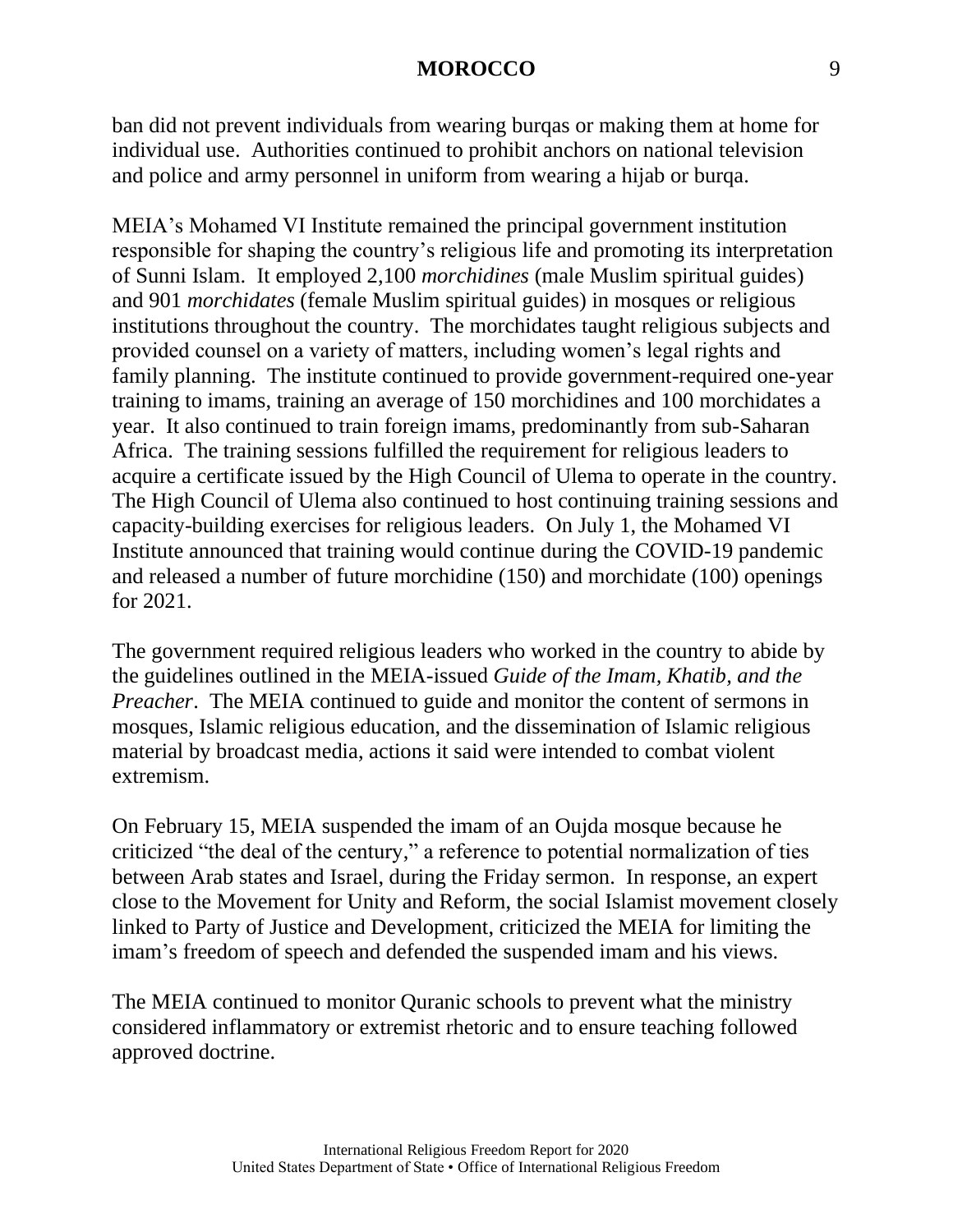The government required mosques to close to the public shortly after daily prayer times to prevent use of the premises for what it termed "unauthorized activity," including gatherings intended to promote extremism. Construction of new mosques, including those constructed using private funds, required authorization from the MEIA.

The government continued to restrict the distribution of non-Islamic religious materials as well as some Islamic materials it deemed inconsistent with the Maliki-Ashari school of Sunni Islam.

The government's policy remained to ban the sale of all books, videotapes, and DVDs it considered religiously extremist.

The government permitted the display and sale of Bibles in French, English, and Spanish. A limited number of Arabic translations of the Bible were available for sale in a few bookshops for use in higher education courses.

Some Amazigh (Berber)-rights activists reported intolerance and suppression of traditional Amazigh customs in rural Amazigh villages by government-appointed morchidates.

The government continued drafting and implementing an educational charter mandating traditional education be based on "values" and the "respect for religious and legal studies." The Ministry of Education continued a review of the religion curriculum used in primary and secondary education to make reforms based on "universal values of liberty, empathy, solidarity, and honesty." Since the review began in 2016, 29 textbooks have been rewritten, and modifications to textbooks continued during the year.

On November 19, King Mohammed VI approved a decision to teach Jewish history and culture as part of the Arabic-language curriculum in public primary schools. A joint statement from the American Sephardi Federation and the Conference of Presidents of Major American Jewish Organizations called the decision an "enduring commitment to recognizing a pluralist past" and stated, "at the core of this effort is enhancing understanding and fostering the connection between Muslims and Jews." MEIA in July announced plans to encourage public universities to include teachings about Christianity, Judaism, Hinduism, and Buddhism. The University of al-Quaraouyine in Fez offered courses on the history of Judaism, Hebrew culture and language, and the Old Testament. Coursework also included the history of Hinduism, Buddhism, and Christianity.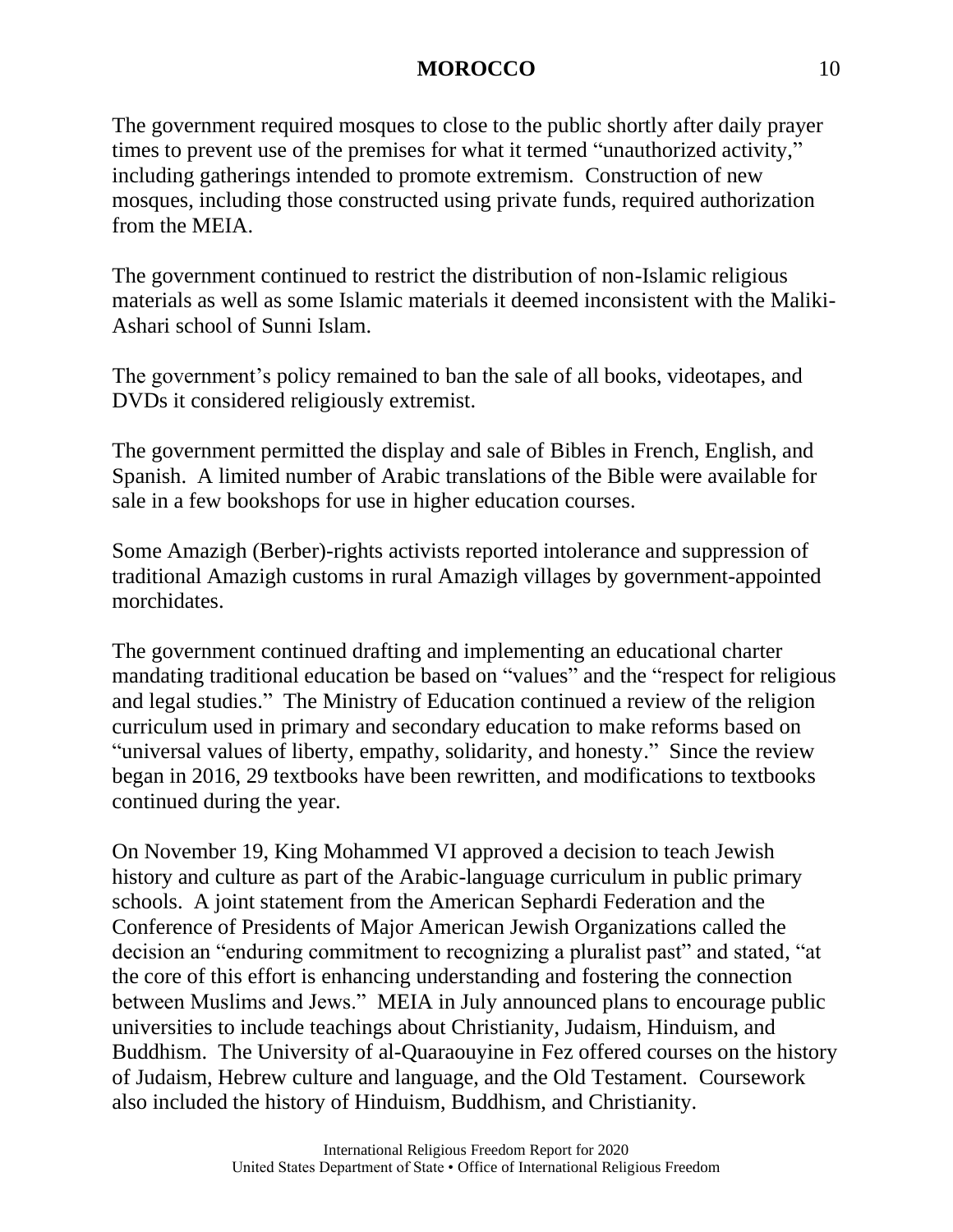Jewish and Christian citizens continued to state that elementary and high school curricula did not include mention of the historical legacy and current presence of their groups in the country. The government continued to fund the study of Jewish culture and heritage at state-run universities.

The government continued to disseminate information about Islam and Judaism over dedicated state-funded television and radio channels. Television channel Assadissa (Six) programming was strictly religious, consisting primarily of Quran and hadith (authoritative sayings and deeds ascribed to the Prophet Muhammad) readings and exegeses, highlighting the government's interpretation of Islam.

According to observers, the government tolerated social and charitable activities consistent with Sunni Islam. For example, the Unity and Reform Movement, the country's largest registered Islamic social organization, continued its close relationship with the Party of Justice and Development, the largest party in the governing coalition, and continued to operate without restriction, according to media reports.

From April to September, the Baha'is of Morocco community invited followers of its Facebook page from different faiths to pray for relief from COVID-19 and organized several online conferences.

The monarchy continued to support the restoration of synagogues and Jewish cemeteries throughout the country, efforts it stated were necessary to preserve the country's religious and cultural heritage and to serve as a symbol of tolerance. According to the government and Jewish leaders, MEIA did not interfere in operations of or practices in synagogues after COVID-19 outbreaks in March that followed Purim celebrations and a wedding in Agadir.

The Prison Administration authorized religious observances and services, provided by religious leaders, for all prisoners, including religious minorities.

On March 30, the government launched an investigation into a list of members of the Jewish community that were said to have COVID-19. The list was posted on social media and contained names, contact information, and other sensitive personal information. Some sources from the Jewish community also said the list was used to refuse treatment at some private medical clinics.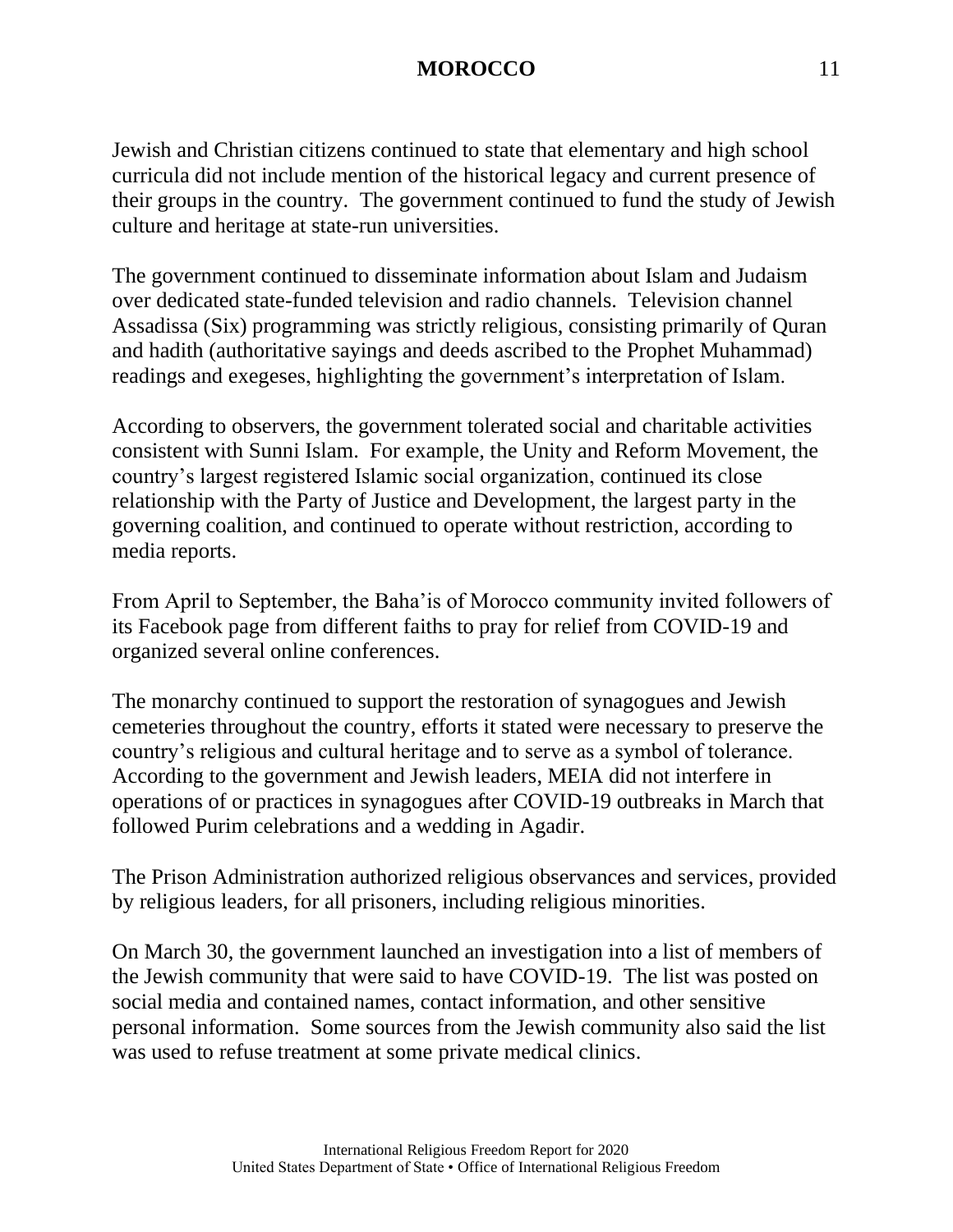On January 22, the King received Catholic Archbishop of Rabat Cristobal Lopez Romero to offer congratulations on his elevation to Cardinal. The King stated that the audience represented the values of coexistence, compassion, and understanding.

On January 16, the King visited Bayt Dakira, a museum and synagogue in a historic 19th century home that preserves the heritage of the country's Jewish community in Essaouira and in the country more broadly. The King also held a banquet in honor of members of the Jewish community present.

According to press and NGO reports, Ahmed Abbadi, the head of the governmentsponsored Rabita Mohammedia of Religious Scholars, an institute that promotes tolerance, participated in a January 23 visit by a delegation of senior Islamic scholars to Auschwitz. During the visit, he stated his condemnation of the Nazis' "barbarity" and "crimes against humanity."

Ministry of Interior and MEIA authorization continued to be a requirement for the renovation or construction of churches. On June 21, St. John's Anglican Church in Casablanca, which is home to an expatriate Anglican community, hosted the grand opening of its community center, built with approval from government authorities. The church building was undergoing government-approved renovation at year's end, with an expected grand opening in 2021.

# **Section III. Status of Societal Respect for Religious Freedom**

Representatives of minority religious groups said fear of societal harassment, including ostracism by converts' families, social ridicule, employment discrimination, and potential violence against them by "extremists," were the main reasons leading them to practice their faiths discreetly. Foreign clergy discouraged some Christian citizens from attending services for fear of societal harassment. A member of the local Christian community stated that Christian services were held in secret house churches to avoid such harassment.

Christian and Jewish representatives stated that they had seen a positive change in regard to societal tolerance, which they attributed to the 2019 visit by Pope Francis and statements at that time by the King.

On April 1, police in Casablanca arrested a man for hate speech for social media posts accusing a Jewish citizen and a foreign national of being directly responsible for infecting a large number of persons with COVID-19.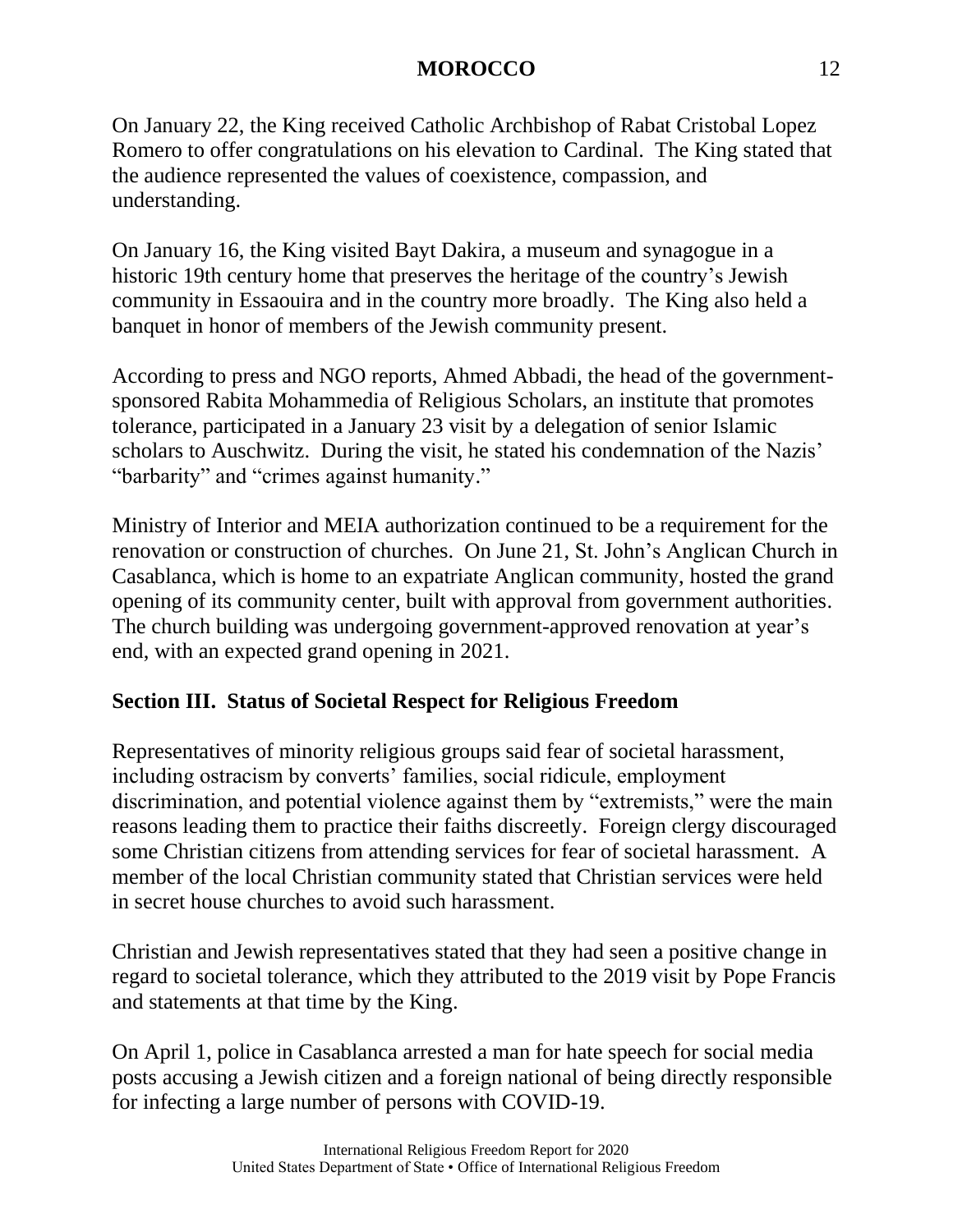According to the Middle East Media Research Institute, a U.S. NGO, a man living in Tangier posted a video to YouTube on April 28 in which he stated that Jews were not the "offspring of apes and pigs" but rather the brothers of apes and pigs, because they resembled them in "conduct and traits."

According to Mimouna, an NGO founded by young Muslims to promote and preserve the country's Jewish heritage, a primary school textbook in Arabic introduced during the year featured the January 2020 royal visit to Bayt Dakira, a museum and synagogue that celebrates Jewish heritage in Essaouira. The text accompanying the pictures of the visit celebrated Jewish culture and heritage as well.

According to the 2018-19 AMDH annual report, there was continued societal harassment of Shia and Shia beliefs and practices in the press and through Friday sermons. Shia reported they observed Ashura in private to avoid societal harassment. Shia Muslims said that many avoided disclosing their religious affiliation in areas where their numbers were smaller.

There were reports from media, activists, community leaders, and Christian converts that Christian citizens faced social pressure to convert to Islam or renounce their Christian faith from non-Christian family and friends. Young Christians who still lived with their Muslim families reportedly did not reveal their faith because they believed they might be expelled from their homes unless they renounced Christianity.

Representatives of Christian minority groups in the Western Sahara said fear of societal harassment, including ostracism by converts' families and social ridicule, were the main reasons leading them to practice their faith discreetly.

Jewish citizens continued to state that they lived and attended services at synagogues in safety. They said they were able to visit religious sites regularly and to hold annual commemorations.

Baha'i leaders said they did not experience harassment during the year. Members of the Baha'i Faith said they were open about their faith with family, friends, and neighbors.

Muslim citizens continued to study at private Christian and Jewish schools, reportedly because these schools maintained a reputation for offering a good